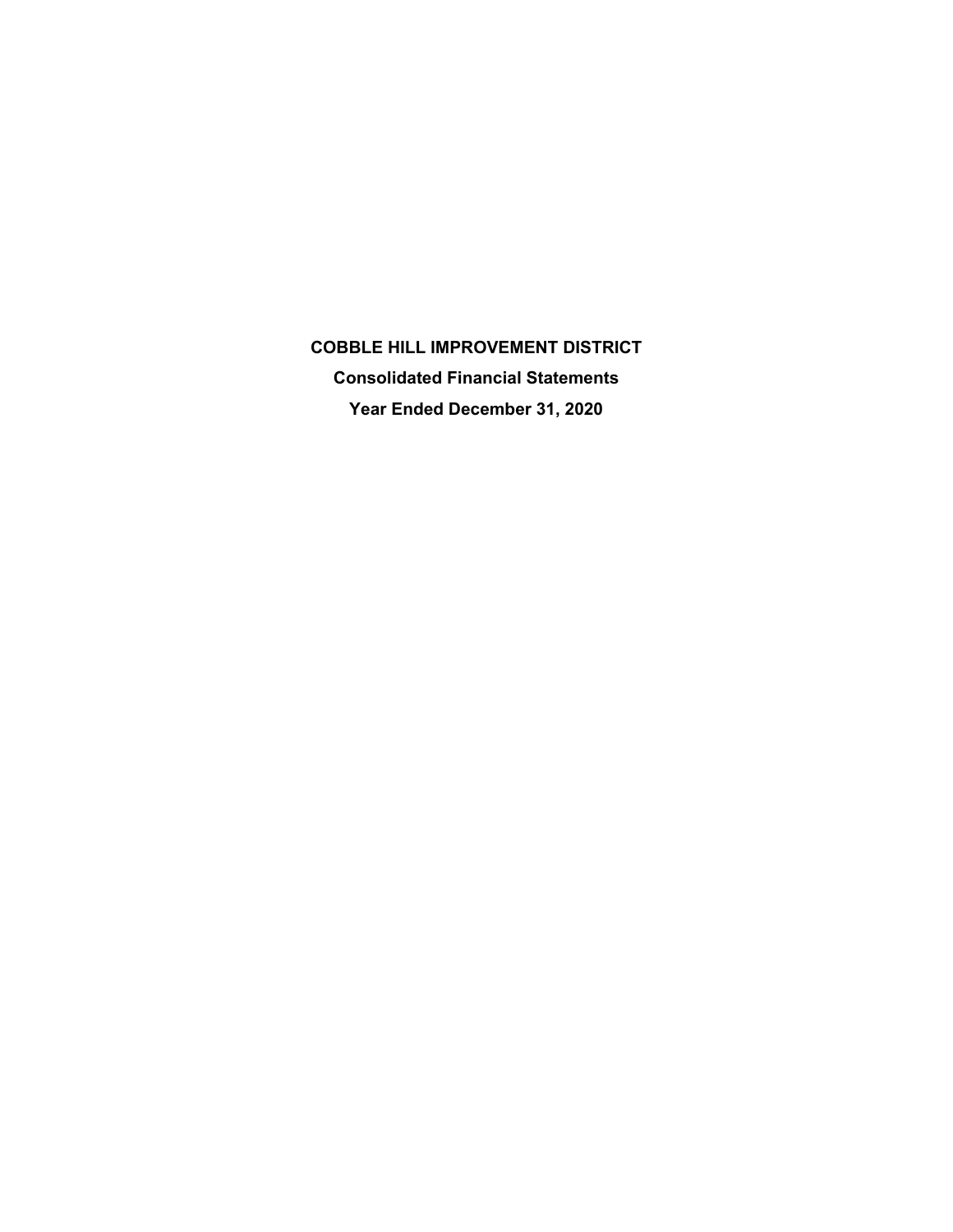# **COBBLE HILL IMPROVEMENT DISTRICT Index to Consolidated Financial Statements Year Ended December 31, 2020**

|                                                           | Page           |
|-----------------------------------------------------------|----------------|
| MANAGEMENT'S RESPONSIBILITY FOR FINANCIAL REPORTING       | 1              |
| INDEPENDENT AUDITOR'S REPORT                              | $2 - 3$        |
| CONSOLIDATED FINANCIAL STATEMENTS                         |                |
| <b>Consolidated Statement of Financial Position</b>       | 4              |
| <b>Consolidated Statement of Operations</b>               | 5              |
| Consolidated Statement of Changes in Accumulated Surplus  | 6              |
| Consolidated Statement of Changes in Net Financial Assets | $\overline{7}$ |
| <b>Consolidated Statement of Cash Flows</b>               | 8              |
| Notes to Consolidated Financial Statements                | $9 - 11$       |
| Operations (Schedule 1)                                   | 12             |
| Renewal Reserve Fund (Schedule 2)                         | 13             |
| Capital Expenditure Charge Fund (Schedule 3)              | 14             |
| Equity in Tangible Capital Assets (Schedule 4)            | 15             |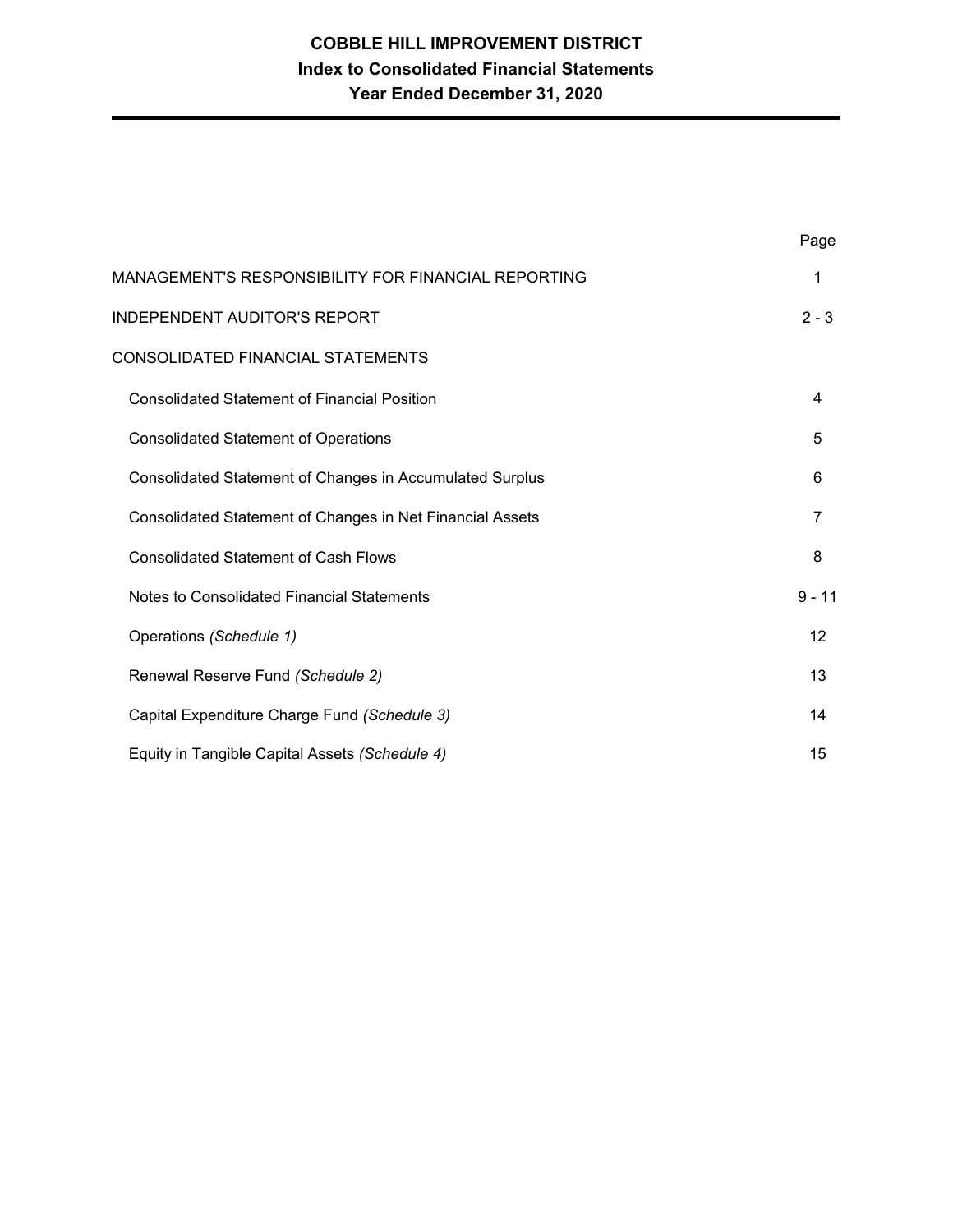### **MANAGEMENT'S RESPONSIBILITY FOR FINANCIAL REPORTING**

The consolidated financial statements of Cobble Hill Improvement District have been prepared in accordance with Canadian public sector accounting standards. When alternative accounting methods exist, management has chosen those it deems most appropriate in the circumstances. These statements include certain amounts based on management's estimates and judgments. Management has determined such amounts based on a reasonable basis in order to ensure that the financial statements are presented fairly in all material respects.

The integrity and reliability of Cobble Hill Improvement District's reporting systems are achieved through the use of formal policies and procedures, the careful selection of employees and an appropriate division of responsibilities. These systems are designed to provide reasonable assurance that the financial information is reliable and accurate.

The Board of Trustees is responsible for ensuring that management fulfills its responsibility for financial reporting and is ultimately responsible for reviewing and approving the financial statements. The Board carries out this responsibility by meeting periodically with management and the members' auditors to review significant accounting, reporting and internal control matters. Following its review of the financial statements and discussions with the auditors, the Board approves the financial statements and considers, for review and approval by the members, the engagement or re-appointment of the external auditors.

The consolidated financial statements have been audited on behalf of the members by Morine & Schindler CPAs LLP, in accordance with Canadian public sector accounting standards.

Ms. Karen Bereczki, Administrator

Cobble Hill, BC April 07, 2021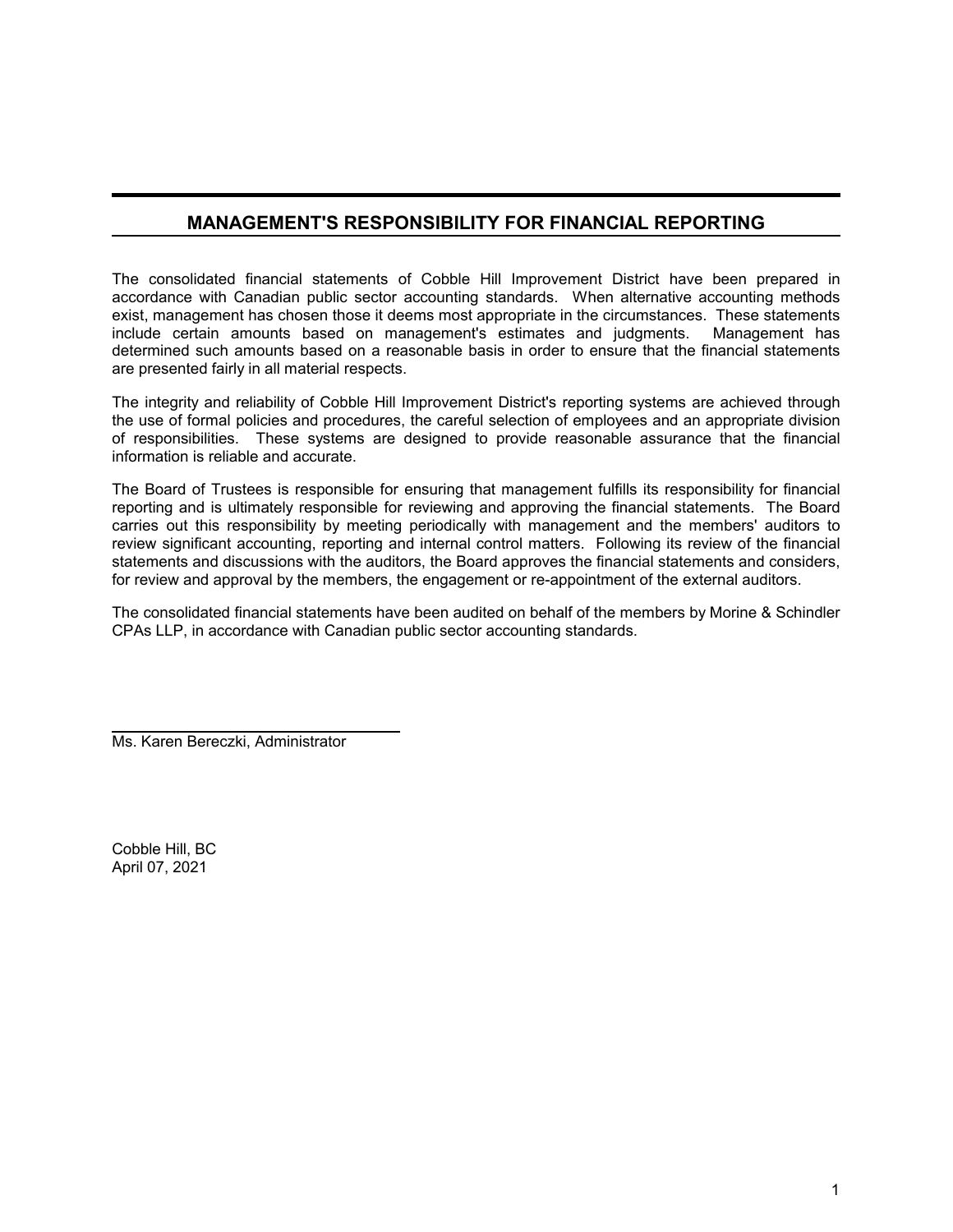

### **INDEPENDENT AUDITOR'S REPORT**

To the Members of Cobble Hill Improvement District

#### *Report on the Consolidated Financial Statements*

#### *Opinion*

We have audited the consolidated financial statements of Cobble Hill Improvement District (the district), which comprise the consolidated statement of financial position as at December 31, 2020, and the consolidated statements of operations, changes in accumulated surplus, changes in net financial assets and cash flows for the year then ended, and notes to the consolidated financial statements, including a summary of significant accounting policies.

In our opinion, the accompanying consolidated financial statements present fairly, in all material respects, the consolidated financial position of the district as at December 31, 2020, and the consolidated results of its operations and consolidated cash flows for the year then ended in accordance with Canadian public sector accounting standards.

#### *Basis for Opinion*

We conducted our audit in accordance with Canadian generally accepted auditing standards. Our responsibilities under those standards are further described in the *Auditor's Responsibilities for the Audit of the Consolidated Financial Statements* section of our report. We are independent of the district in accordance with ethical requirements that are relevant to our audit of the consolidated financial statements in Canada, and we have fulfilled our other ethical responsibilities in accordance with these requirements. We believe that the audit evidence we have obtained is sufficient and appropriate to provide a basis for our opinion.

#### *Responsibilities of Management and Those Charged with Governance for the Consolidated Financial Statements*

Management is responsible for the preparation and fair presentation of the consolidated financial statements in accordance with PSAS, and for such internal control as management determines is necessary to enable the preparation of consolidated financial statements that are free from material misstatement, whether due to fraud or error.

In preparing the consolidated financial statements, management is responsible for assessing the district's ability to continue as a going concern, disclosing, as applicable, matters related to going concern and using the going concern basis of accounting unless management either intends to liquidate the district or to cease operations, or has no realistic alternative but to do so.

Those charged with governance are responsible for overseeing the district's financial reporting process.

#### *(continues)*

Nanaimo office 102-5070 Uplands Dr. Nanaimo BC V9T 6N1 T: 250-390-3993 F: 250-390-3921 White Rock office 312-1959 152 St. White Rock BC V4A 9E3 T: 778-545-3140 F: 778-545-3145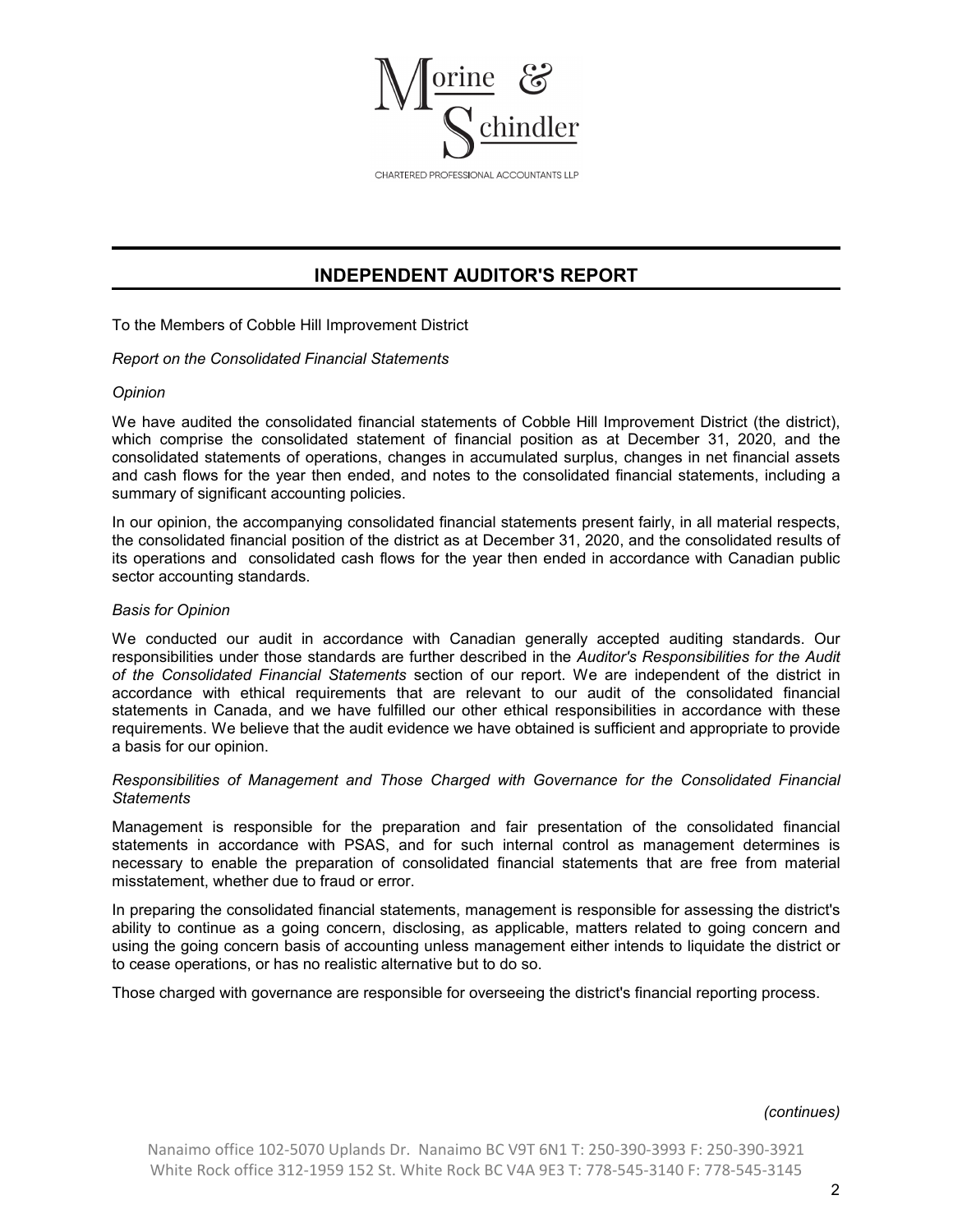

CHARTERED PROFESSIONAL ACCOUNTANTS LLP

Independent Auditor's Report to the Members of Cobble Hill Improvement District *(continued)*

#### *Auditor's Responsibilities for the Audit of the Consolidated Financial Statements*

Our objectives are to obtain reasonable assurance about whether the consolidated financial statements as a whole are free from material misstatement, whether due to fraud or error, and to issue an auditor's report that includes our opinion. Reasonable assurance is a high level of assurance, but is not a guarantee that an audit conducted in accordance with Canadian generally accepted auditing standards will always detect a material misstatement when it exists. Misstatements can arise from fraud or error and are considered material if, individually or in the aggregate, they could reasonably be expected to influence the economic decisions of users taken on the basis of these consolidated financial statements.

As part of an audit in accordance with Canadian generally accepted auditing standards, we exercise professional judgment and maintain professional skepticism throughout the audit. We also:

- Identify and assess the risks of material misstatement of the consolidated financial statements, whether due to fraud or error, design and perform audit procedures responsive to those risks, and obtain audit evidence that is sufficient and appropriate to provide a basis for our opinion. The risk of not detecting a material misstatement resulting from fraud is higher than for one resulting from error, as fraud may involve collusion, forgery, intentional omissions, misrepresentations, or the override of internal control.
- Obtain an understanding of internal control relevant to the audit in order to design audit procedures that are appropriate in the circumstances, but not for the purpose of expressing an opinion on the effectiveness of the district's internal control.
- Evaluate the appropriateness of accounting policies used and the reasonableness of accounting estimates and related disclosures made by management.
- Conclude on the appropriateness of management's use of the going concern basis of accounting and, based on the audit evidence obtained, whether a material uncertainty exists related to events or conditions that may cast significant doubt on the district's ability to continue as a going concern. If we conclude that a material uncertainty exists, we are required to draw attention in our auditor's report to the related disclosures in the consolidated financial statements or, if such disclosures are inadequate, to modify our opinion. Our conclusions are based on the audit evidence obtained up to the date of our auditor's report. However, future events or conditions may cause the district to cease to continue as a going concern.
- Evaluate the overall presentation, structure and content of the consolidated financial statements, including the disclosures, and whether the consolidated financial statements represent the underlying transactions and events in a manner that achieves fair presentation.

We communicate with those charged with governance regarding, among other matters, the planned scope and timing of the audit and significant audit findings, including any significant deficiencies in internal control that we identify during our audit.

Mar & Schulen

April 7, 2021

Nanaimo, British Columbia 
and CHARTERED PROFESSIONAL ACCOUNTANTS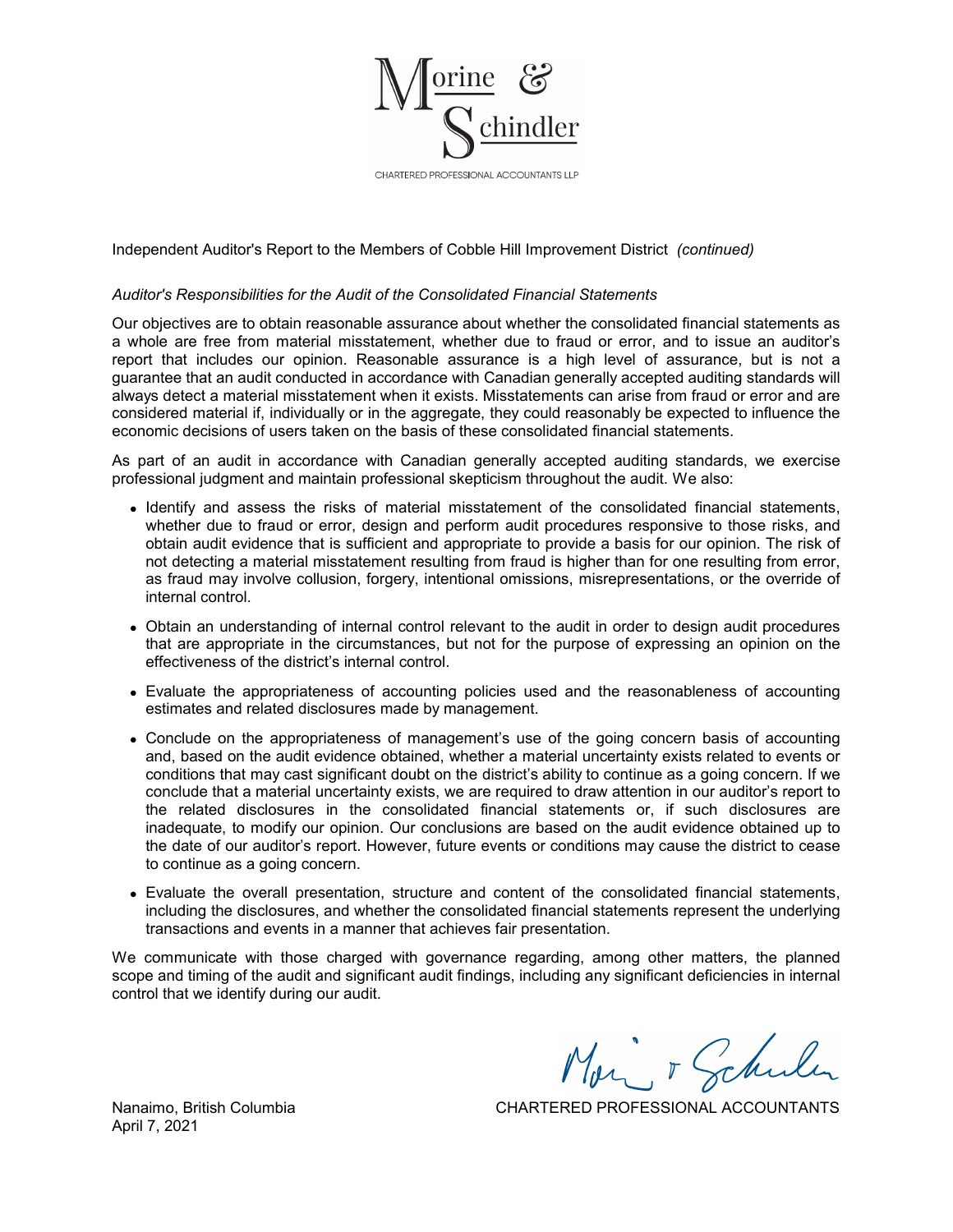# **COBBLE HILL IMPROVEMENT DISTRICT Consolidated Statement of Financial Position**

**December 31, 2020**

|                                    |    | 2020      | 2019            |
|------------------------------------|----|-----------|-----------------|
| <b>FINANCIAL ASSETS</b>            |    |           |                 |
| Cash                               | \$ | 653,137   | \$<br>621,305   |
| Accounts receivable                |    | 31,753    | 75,445          |
| Interest receivable                |    | 6,584     | 2,573           |
| Goods and services tax recoverable |    | 6,174     | 4,197           |
| Due from related parties           |    | 37,645    | 4,500           |
|                                    |    | 735,293   | 708,020         |
| <b>LIABILITIES</b>                 |    |           |                 |
| Accounts payable                   |    | 18,432    | 55,329          |
| Wages payable                      |    | 2,687     | 1,343           |
| Deferred income                    |    | 2,825     | 2,825           |
| Due to related parties             |    | 37,645    | 4,500           |
|                                    |    | 61,589    | 63,997          |
| <b>NET FINANCIAL ASSETS</b>        |    | 673,704   | 644,023         |
| <b>NON-FINANCIAL ASSETS</b>        |    |           |                 |
| Prepaid expenses                   |    | 5,182     | 4,691           |
| Tangible capital assets (Note 3)   |    | 1,344,195 | 1,375,127       |
|                                    |    | 1,349,377 | 1,379,818       |
| <b>ACCUMULATED SURPLUS</b>         | S  | 2,023,081 | \$<br>2,023,841 |
| ON BEHALF OF THE BOARD OF TRUSTEES |    |           |                 |

\_\_\_\_\_\_\_\_\_\_\_\_\_\_\_\_\_\_\_\_\_\_\_\_\_\_\_\_\_ *Trustee*

\_\_\_\_\_\_\_\_\_\_\_\_\_\_\_\_\_\_\_\_\_\_\_\_\_\_\_\_\_ *Trustee*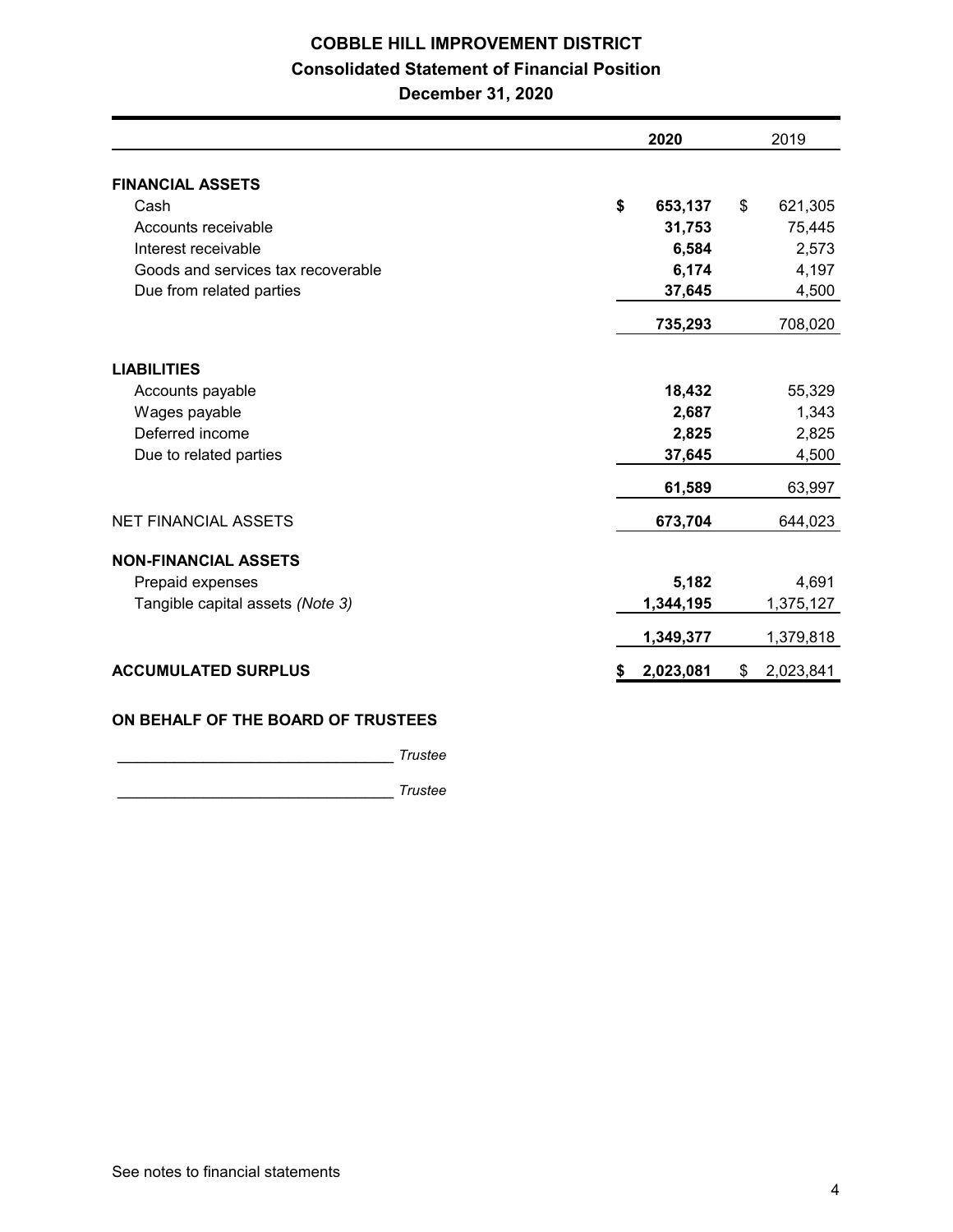# **COBBLE HILL IMPROVEMENT DISTRICT Consolidated Statement of Operations Year Ended December 31, 2020**

|                                   | <b>Budget</b><br>2020 | <b>Total</b><br>2020 | Total<br>2019 |
|-----------------------------------|-----------------------|----------------------|---------------|
| <b>REVENUES</b>                   |                       |                      |               |
| Water tolls                       | \$<br>160,000         | \$<br>159,893        | \$<br>158,765 |
| Taxes                             | 62,650                | 62,650               | 61,719        |
| Investment income                 | 1,250                 | 8,815                | 9,683         |
| Other income                      | 4,000                 | 4,572                | 4,484         |
| Connection fees                   |                       |                      | 31,500        |
|                                   | 227,900               | 235,930              | 266,151       |
|                                   |                       |                      |               |
| <b>EXPENSES</b>                   |                       |                      |               |
| Audit fees                        | 5,500                 | 5,500                | 5,500         |
| Amortization                      |                       | 30,932               | 32,074        |
| Licenses and memberships          | 800                   | 500                  | 980           |
| Honoraria                         | 8,000                 | 8,000                | 8,000         |
| Laboratory fees                   | 5,500                 | 5,289                | 3,401         |
| Insurance                         | 11,000                | 10,493               | 10,077        |
| Interest and bank charges         | 2,500                 | 1,307                | 2,496         |
| Legal fees                        | 5,000                 |                      | 6,923         |
| Admin contract                    | 30,423                | 30,423               | 38,391        |
| <b>CEC</b> expenditures           |                       | 37,645               |               |
| Office                            | 6,900                 | 6,001                | 6,501         |
| Supplies, repairs and maintenance | 39,527                | 29,942               | 5,332         |
| Salaries and wages                | 53,000                | 51,833               | 48,512        |
| Telephone                         | 4,500                 | 4,383                | 4,086         |
| Training                          | 1,250                 | 1,153                | 275           |
| <b>Utilities</b>                  | 18,000                | 13,289               | 14,135        |
|                                   | 191,900               | 236,690              | 186,683       |
| <b>ANNUAL SURPLUS (DEFICIT)</b>   | \$<br>36,000          | \$<br>(760)          | \$<br>79,468  |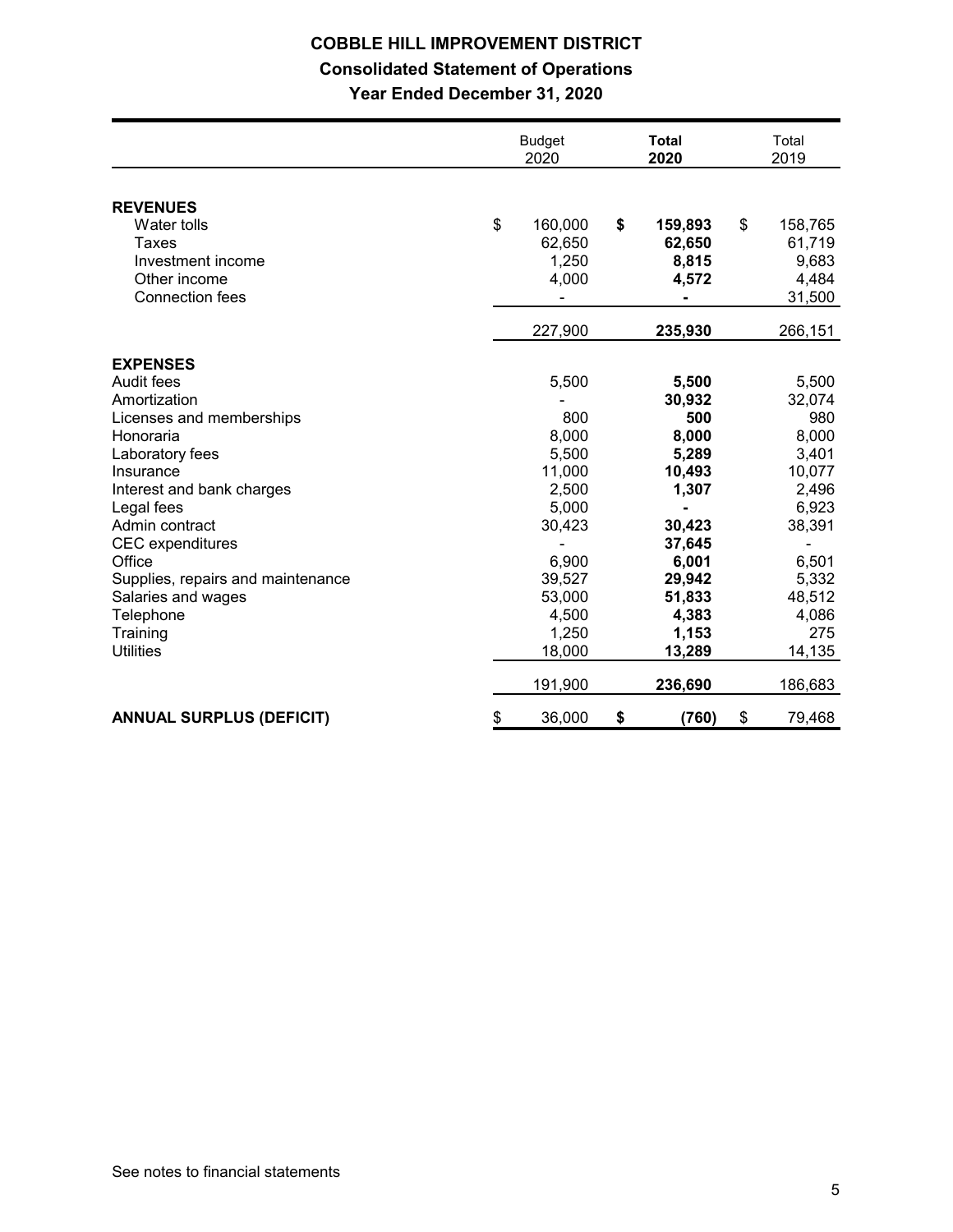# **COBBLE HILL IMPROVEMENT DISTRICT Consolidated Statement of Changes in Accumulated Surplus Year Ended December 31, 2020**

|                                                |    | 2020      | 2019        |
|------------------------------------------------|----|-----------|-------------|
|                                                |    |           |             |
| <b>ACCUMULATED SURPLUS - BEGINNING OF YEAR</b> | S. | 2,023,841 | \$1,944,373 |
| ANNUAL SURPLUS (DEFICIT)                       |    | (760)     | 79,468      |
| <b>ACCUMULATED SURPLUS - END OF YEAR</b>       |    | 2,023,081 | \$2,023,841 |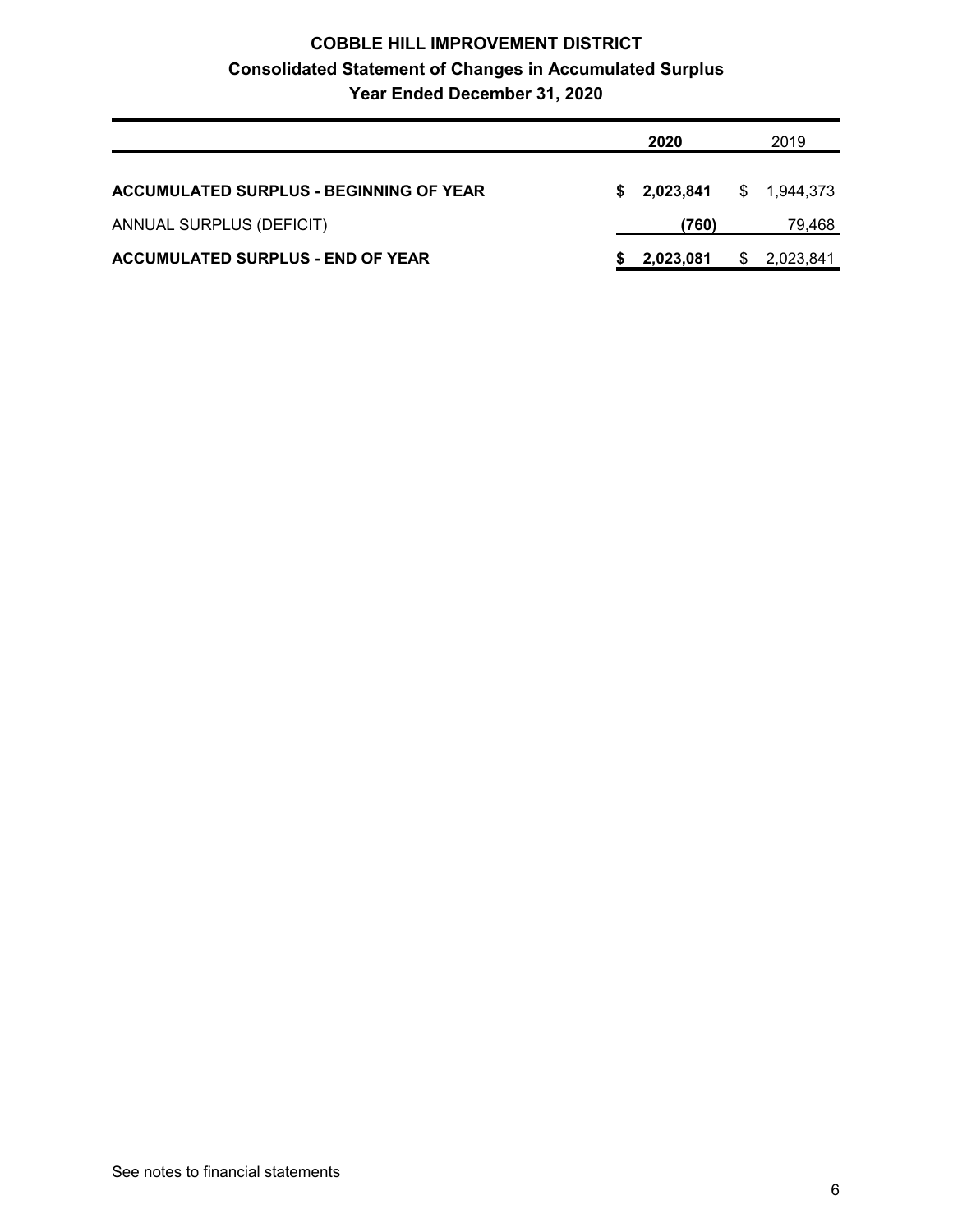# **COBBLE HILL IMPROVEMENT DISTRICT Consolidated Statement of Changes in Net Financial Assets Year Ended December 31, 2020**

|                                                                                          | <b>Budget</b><br>2020 | 2020            | 2019          |
|------------------------------------------------------------------------------------------|-----------------------|-----------------|---------------|
| <b>ANNUAL SURPLUS (DEFICIT)</b>                                                          | \$<br>36,000          | \$<br>(760)     | \$<br>79,468  |
| Amortization of property, plant and equipment<br>Decrease (increase) in prepaid expenses |                       | 30,932<br>(491) | 32,074<br>85  |
|                                                                                          |                       | 30.441          | 32,159        |
| <b>INCREASE IN NET FINANCIAL ASSETS</b>                                                  | 36,000                | 29,681          | 111,627       |
| NET FINANCIAL ASSETS - BEGINNING OF YEAR                                                 | 644.023               | 644,023         | 532,396       |
| NET FINANCIAL ASSETS - END OF YEAR                                                       | \$<br>680,023         | \$<br>673,704   | \$<br>644.023 |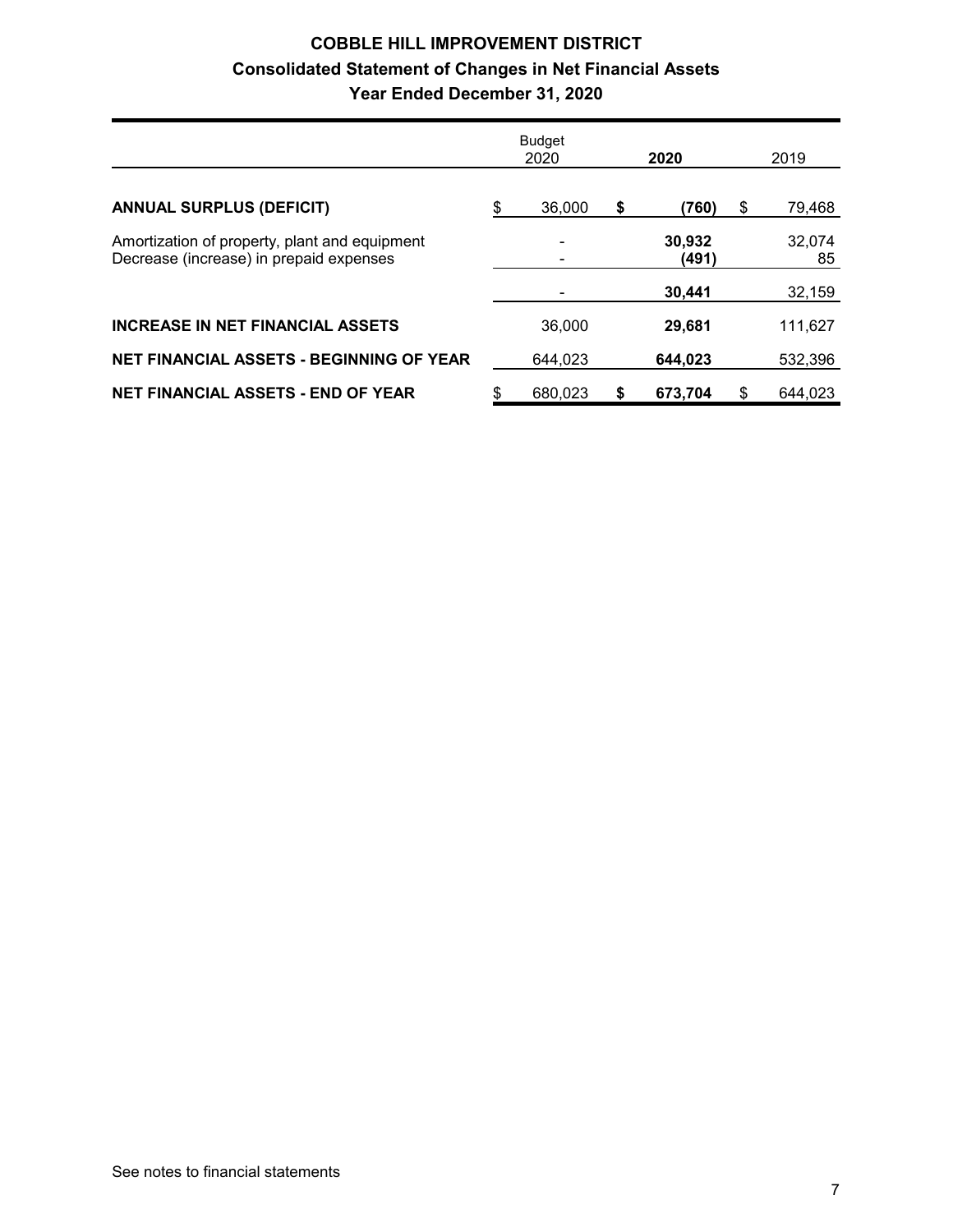# **COBBLE HILL IMPROVEMENT DISTRICT Consolidated Statement of Cash Flows Year Ended December 31, 2020**

|                                                                           | 2020          |    | 2019      |
|---------------------------------------------------------------------------|---------------|----|-----------|
| <b>OPERATING ACTIVITIES</b>                                               |               |    |           |
| Annual surplus (deficit)                                                  | \$<br>(760)   | \$ | 79,468    |
| Item not affecting cash:<br>Amortization of property, plant and equipment | 30,932        |    | 32,074    |
|                                                                           | 30,172        |    | 111,542   |
| Changes in non-cash working capital:                                      |               |    |           |
| Accounts receivable                                                       | 43,692        |    | (46, 601) |
| Interest receivable                                                       | (4,011)       |    | 413       |
| Accounts payable                                                          | (36, 897)     |    | 35,752    |
| Prepaid expenses                                                          | (491)         |    | 84        |
| Goods and services tax payable                                            | (1, 977)      |    | (1,826)   |
| Wages payable                                                             | 1,344         |    | (431)     |
| Employee deductions payable                                               |               |    | (4, 566)  |
|                                                                           | 1,660         |    | (17,175)  |
| <b>INCREASE IN CASH FLOW</b>                                              | 31,832        |    | 94,367    |
| Cash - beginning of year                                                  | 621,305       |    | 526,938   |
| <b>CASH - END OF YEAR</b>                                                 | \$<br>653,137 | \$ | 621,305   |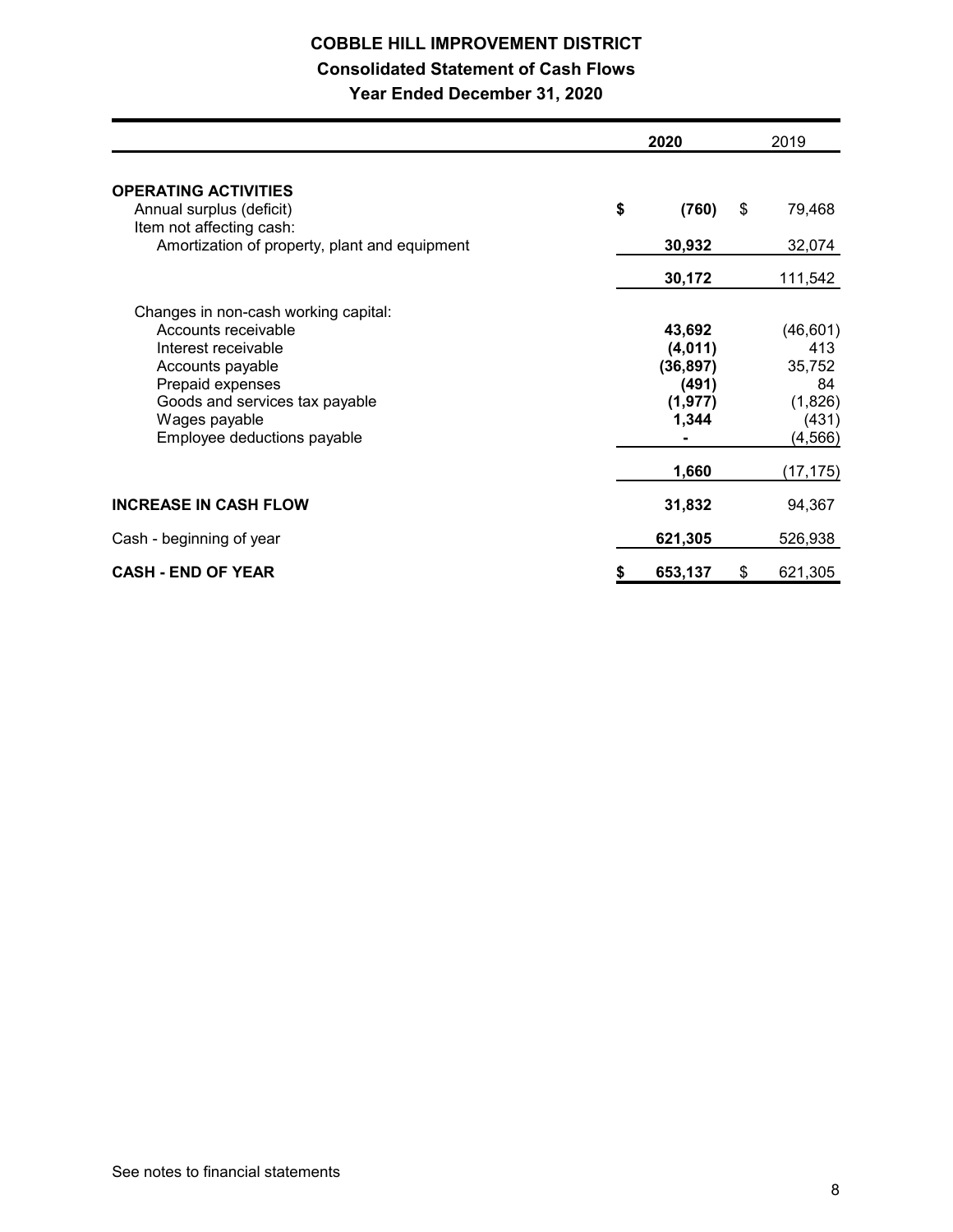#### 1. PURPOSE OF THE DISTRICT

Cobble Hill Improvement District (the "district") was incorporated by letters patent issued on April 16, 1979 and operates under Part 17 of the Local Government Act (British Columbia).

The district operates to provide potable water for domestic use within it's boundaries.

#### 2. SUMMARY OF SIGNIFICANT ACCOUNTING POLICIES

#### Basis of presentation

The consolidated financial statements were prepared in accordance with Canadian public sector accounting standards (GAAP).

#### Measurement uncertainty

The preparation of financial statements in conformity with Canadian public sector accounting standards requires management to make estimates and assumptions that affect the reported amount of assets and liabilities, disclosure of contingent assets and liabilities at the date of the financial statements and the reported amounts of revenues and expenses during the period. Such estimates are periodically reviewed and any adjustments necessary are reported in earnings in the period in which they become known. Actual results could differ from these estimates.

#### Liability for contaminated sites

A liability for remediation of a contaminated site is recognized at the best estimate of the amount required to remediate the contaminated site when contamination exceeding an environmental standard exists, the District is either directly rsponsible or accepts responsibility, it is expected that future economic benefits will be given up, and a reasonable estimate of the amount is determinable. The best estimate of the liability includes all costs directly attributable to remediation activities and is reduced by expected net recoveries based on information available at December 31, 2020. At each financial reporting date, the District reviews the carrying amount of the liability. Any revisions required to the amount previously recognized is accounted for in the period revisions are made. The District continues to recognize the liability until it is settled or otherwise extinguished. Disbursements made to settle the liability are deducted from the reported liability when they are made. As at December 31, 2020 the District has not recorded any liability for contaminated sites as no sites exist.

#### Tangible capital assets

Tangible capital assets are stated at cost or deemed cost less accumulated amortization and are amortized over their estimated useful lives (ranging from 5 to 80 years) on a straight-line basis.

The district regularly reviews its tangible capital assets to eliminate obsolete items. Government grants are treated as a reduction of tangible capital assets cost.

Tangible capital assets acquired during the year but not placed into use are not amortized until they are placed into use.

*(continues)*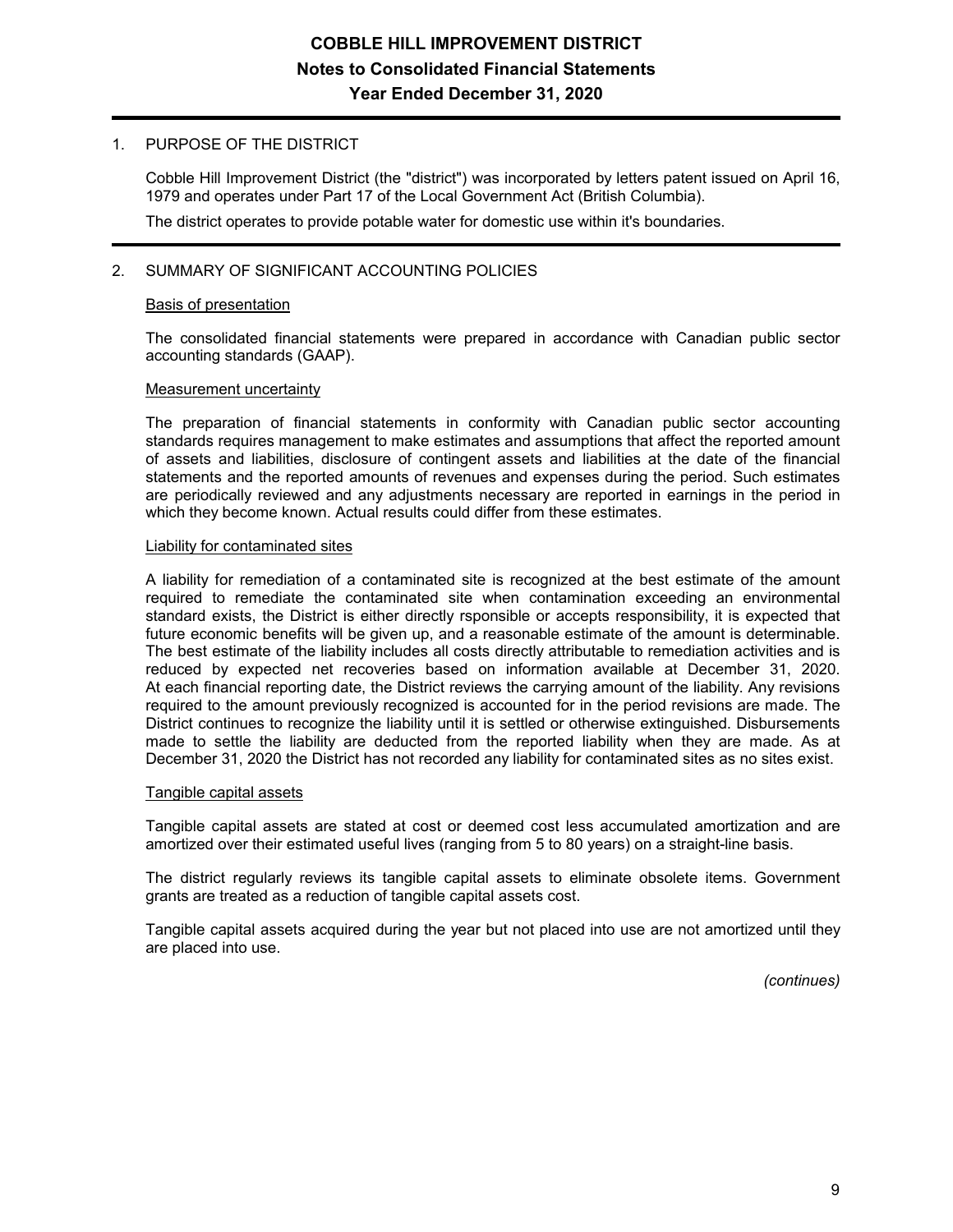### 2. SUMMARY OF SIGNIFICANT ACCOUNTING POLICIES *(continued)*

### Revenue recognition

The district recognizes revenues when they are earned, specifically when all the following conditions are met:

- services are provided or products are delivered to customers
- there is clear evidence that an arrangement exists
- amounts are fixed or can be determined
- the ability to collect is reasonably assured
- amounts received but not earned are recorded as deferred revenue.

### Financial instruments policy

Financial instruments are recorded at fair value when acquired or issued. In subsequent periods, financial assets with actively traded markets are reported at fair value, with any unrealized gains and losses reported in income. All other financial instruments are reported at amortized cost, and tested for impairment at each reporting date. Transaction costs on the acquisition, sale, or issue of financial instruments are expensed when incurred.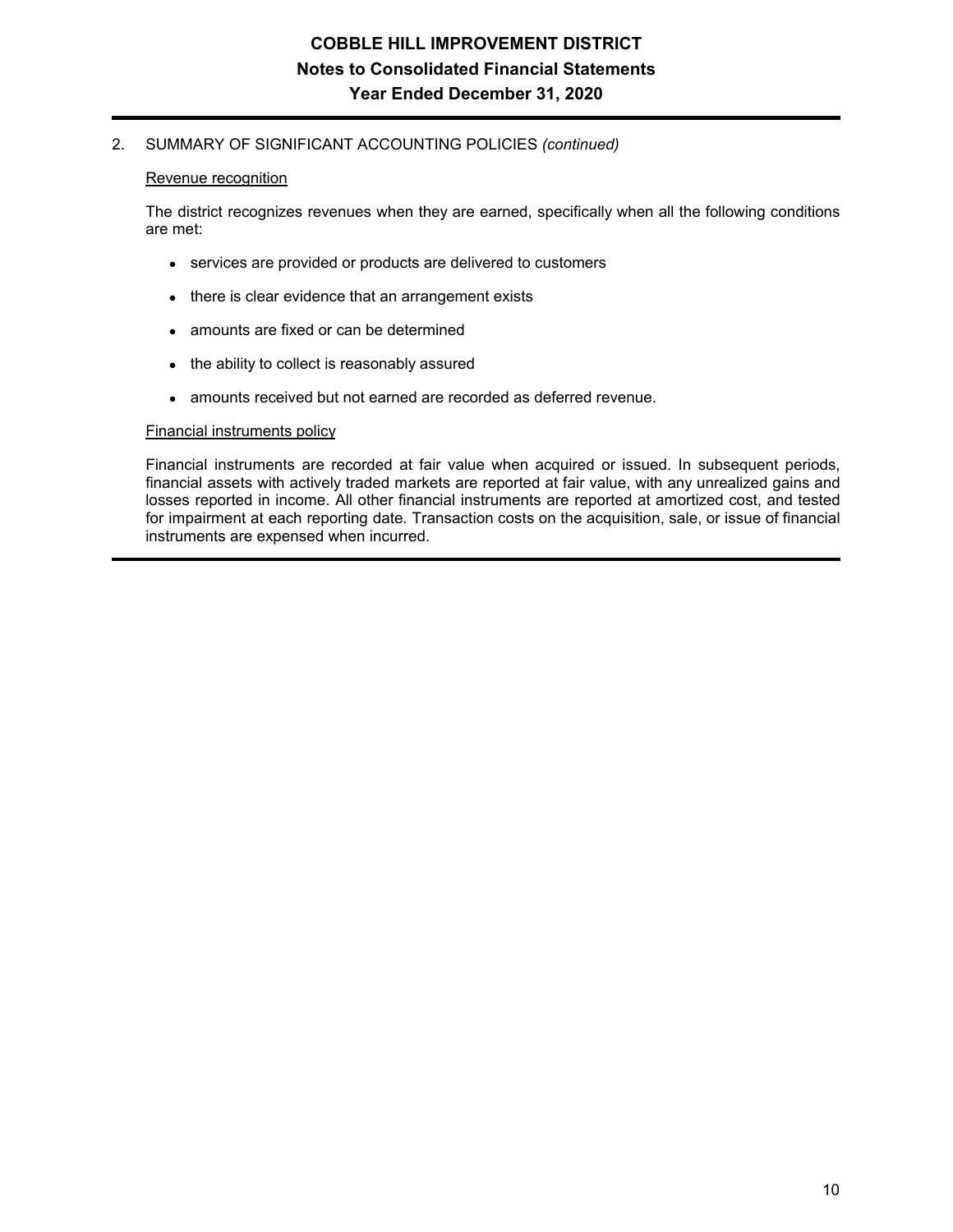### **COBBLE HILL IMPROVEMENT DISTRICT Notes to Consolidated Financial Statements Year Ended December 31, 2020**

### 3. PROPERTY, PLANT AND EQUIPMENT

| Cost                                                                 | 2019<br><b>Balance</b>                     |            | <b>Additions</b>      |    | <b>Disposals</b>                            | 2020<br><b>Balance</b>                     |
|----------------------------------------------------------------------|--------------------------------------------|------------|-----------------------|----|---------------------------------------------|--------------------------------------------|
| Land<br><b>Distribution System</b><br>Equipment<br><b>Facilities</b> | \$<br>750<br>1,605,348<br>8,626<br>409,996 | \$         |                       | \$ |                                             | \$<br>750<br>1,605,348<br>8,626<br>409,996 |
|                                                                      | \$<br>2,024,720                            | $\sqrt{3}$ |                       | \$ |                                             | \$<br>2,024,720                            |
| <b>Accumulated Amortization</b>                                      | 2019<br>Balance                            |            | Amortization          |    | Accumulated<br>Amortization<br>on Disposals | 2020<br><b>Balance</b>                     |
| Land<br><b>Distribution System</b><br>Equipment<br><b>Facilities</b> | \$<br>489,723<br>8,530<br>151,340          | \$         | 21,821<br>96<br>9,015 | \$ |                                             | \$<br>511,544<br>8,626<br>160,355          |
|                                                                      | \$<br>649,593                              | \$         | 30,932                | \$ |                                             | \$<br>680,525                              |
| Net book value                                                       |                                            |            |                       |    | 2020                                        | 2019                                       |
| Land<br><b>Distribution System</b><br>Equipment<br><b>Facilities</b> |                                            |            |                       | \$ | 750<br>1,093,804<br>249,641                 | \$<br>750<br>1,115,625<br>96<br>258,656    |
|                                                                      |                                            |            |                       | S  | 1,344,195                                   | \$<br>1,375,127                            |

#### 4. FINANCIAL INSTRUMENTS

The District, as part of its operations, carries a number of financial instruments. The District's financial instruments consist of cash and term deposits, accounts receivable and accounts payable and accrued liabilities. It is management's opinion that the District is not exposed to significant interest, currency or credit risks arising from these financial instruments except as otherwise disclosed.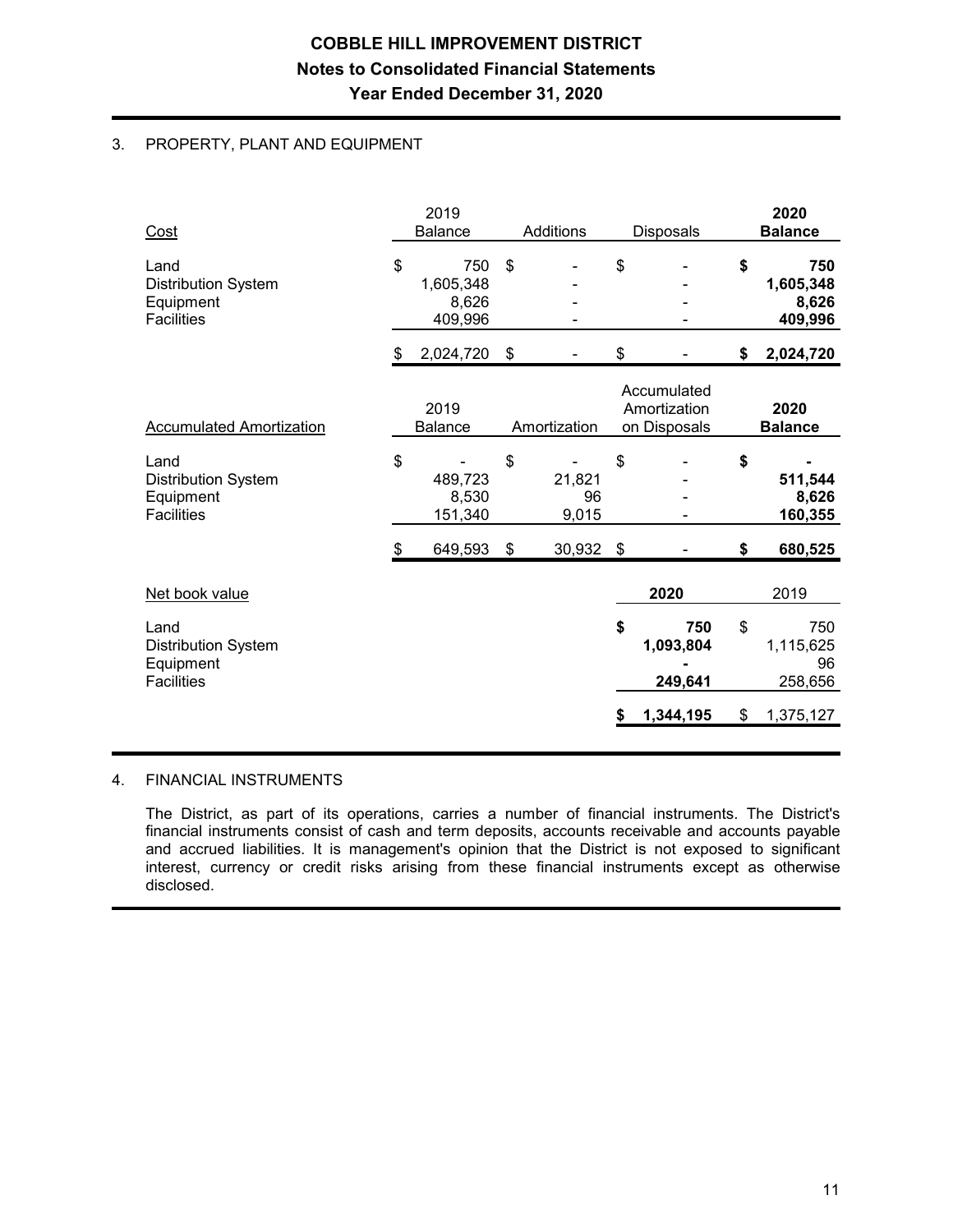# **COBBLE HILL IMPROVEMENT DISTRICT Operations (Schedule 1) Year Ended December 31, 2020**

|                                                                                                                                                                                                                                                                                       | 2020                                                                                                                            | 2019                                                                                                                                  |
|---------------------------------------------------------------------------------------------------------------------------------------------------------------------------------------------------------------------------------------------------------------------------------------|---------------------------------------------------------------------------------------------------------------------------------|---------------------------------------------------------------------------------------------------------------------------------------|
| <b>REVENUES</b><br>Water tolls<br>Taxes<br>Investment income<br>Other income                                                                                                                                                                                                          | \$<br>159,893<br>62,650<br>2,113<br>4,572                                                                                       | \$<br>158,765<br>61,719<br>2,239<br>4,484                                                                                             |
|                                                                                                                                                                                                                                                                                       | 229,228                                                                                                                         | 227,207                                                                                                                               |
| <b>EXPENSES</b><br>Licenses and memberships<br>Insurance<br>Interest and bank charges<br>Office<br>Legal fees<br>Audit fees<br>Laboratory fees<br>Admin contract<br>Training<br>Supplies, repairs and maintenance<br>Salaries and wages<br>Honoraria<br><b>Utilities</b><br>Telephone | 500<br>10,493<br>1,324<br>6,001<br>5,500<br>5,289<br>30,423<br>1,153<br>29,942<br>51,833<br>8,000<br>13,289<br>4,383<br>168,130 | 980<br>10,077<br>2,471<br>6,501<br>6,923<br>5,500<br>3,401<br>38,391<br>275<br>5,332<br>48,512<br>8,000<br>14,135<br>4,086<br>154,584 |
| <b>ANNUAL SURPLUS</b>                                                                                                                                                                                                                                                                 | 61,098                                                                                                                          | 72,623                                                                                                                                |
| ACCUMULATED SURPLUS, BEGINNING OF YEAR                                                                                                                                                                                                                                                | 203,587                                                                                                                         | 166,964                                                                                                                               |
| <b>TRANSFERS</b><br><b>Transfers</b><br><b>ACCUMULATED SURPLUS, END OF YEAR</b>                                                                                                                                                                                                       | \$<br>(36,000)<br>228,685                                                                                                       | \$<br>(36,000)<br>203,587                                                                                                             |
|                                                                                                                                                                                                                                                                                       |                                                                                                                                 |                                                                                                                                       |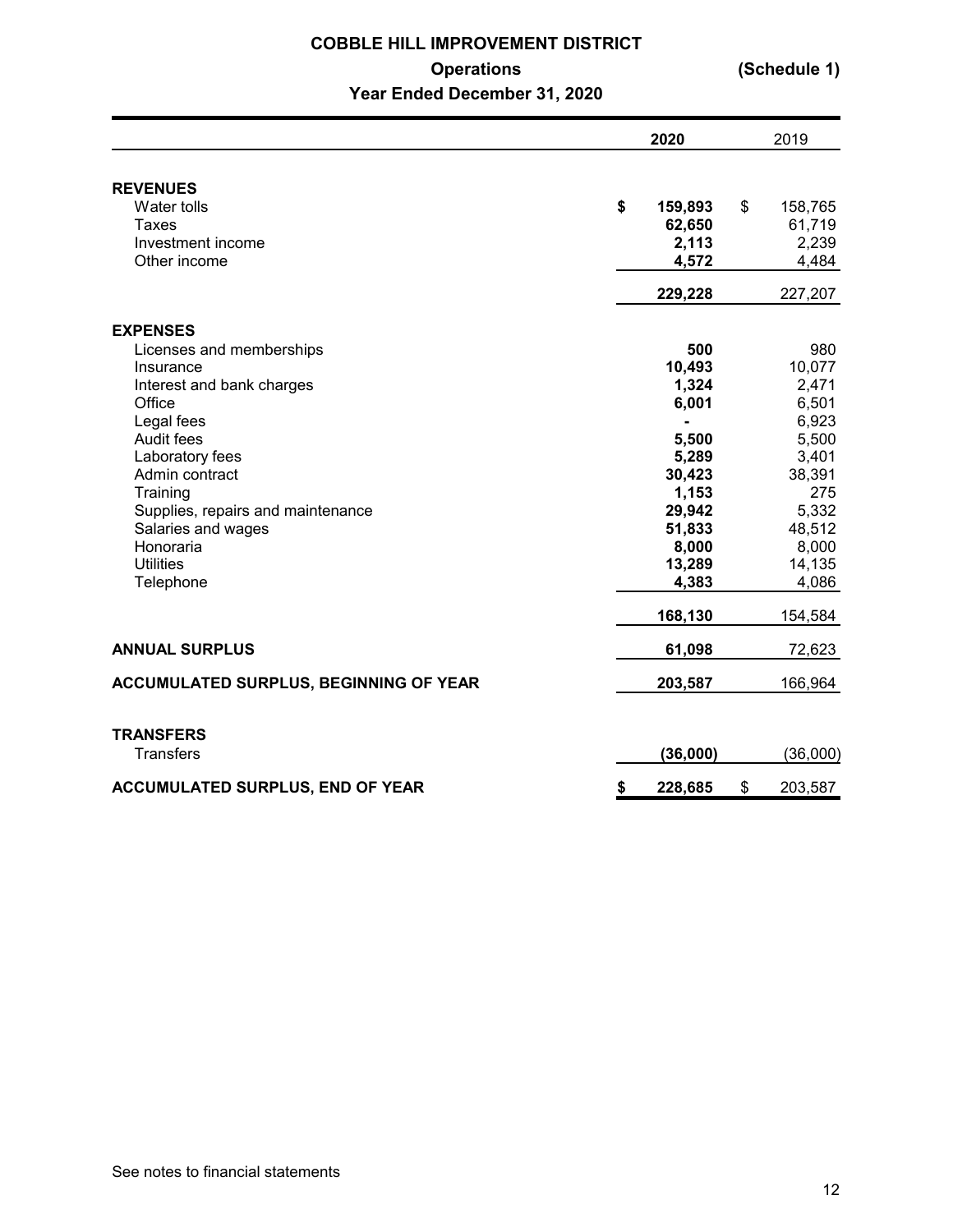### **COBBLE HILL IMPROVEMENT DISTRICT Renewal Reserve Fund (Schedule 2) Year Ended December 31, 2020**

|                                              | 2020          | 2019          |
|----------------------------------------------|---------------|---------------|
| <b>REVENUES</b><br>Investment income         | \$<br>4,846   | \$<br>4,862   |
| <b>EXPENSES</b><br>Interest and bank charges | (18)          | 23            |
| <b>ANNUAL SURPLUS</b>                        | 4,864         | 4,839         |
| ACCUMULATED SURPLUS, BEGINNING OF YEAR       | 298,314       | 257,475       |
| <b>TRANSFERS</b><br><b>Transfers</b>         | 36,000        | 36,000        |
| <b>ACCUMULATED SURPLUS, END OF YEAR</b>      | \$<br>339,178 | \$<br>298,314 |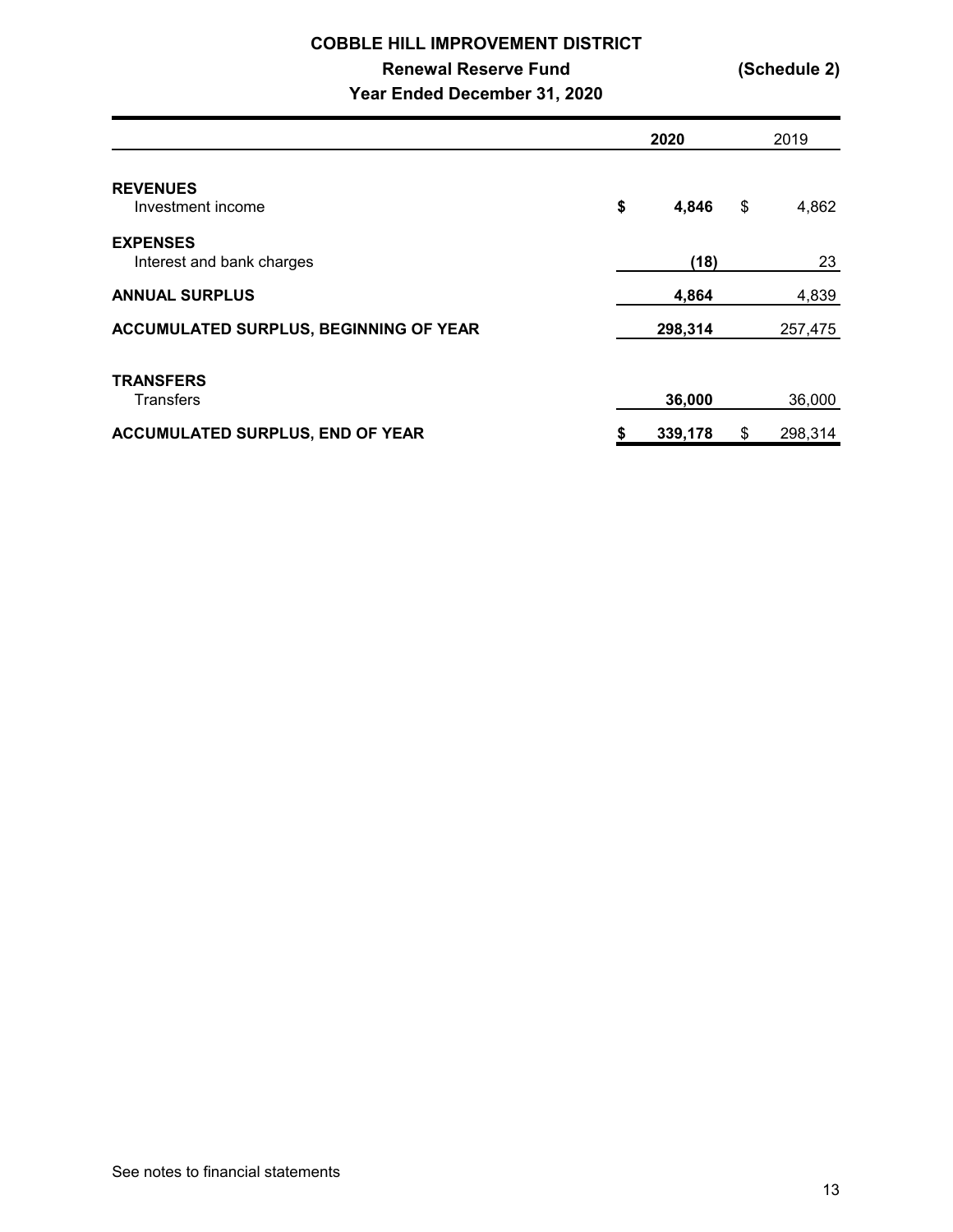### **COBBLE HILL IMPROVEMENT DISTRICT Capital Expenditure Charge Fund (Schedule 3) Year Ended December 31, 2020**

# **2020** 2019 **REVENUES** Investment income **\$ 1,857** \$ 2,581 Connection fees **-** 31,500 **1,857** 34,081 **EXPENSES** CEC expenditures **37,645** -**ANNUAL SURPLUS (35,788)** 34,081 ACCUMULATED SURPLUS, BEGINNING OF YEAR 146,813 112,732 **ACCUMULATED SURPLUS, END OF YEAR \$ 111,025** \$ 146,813